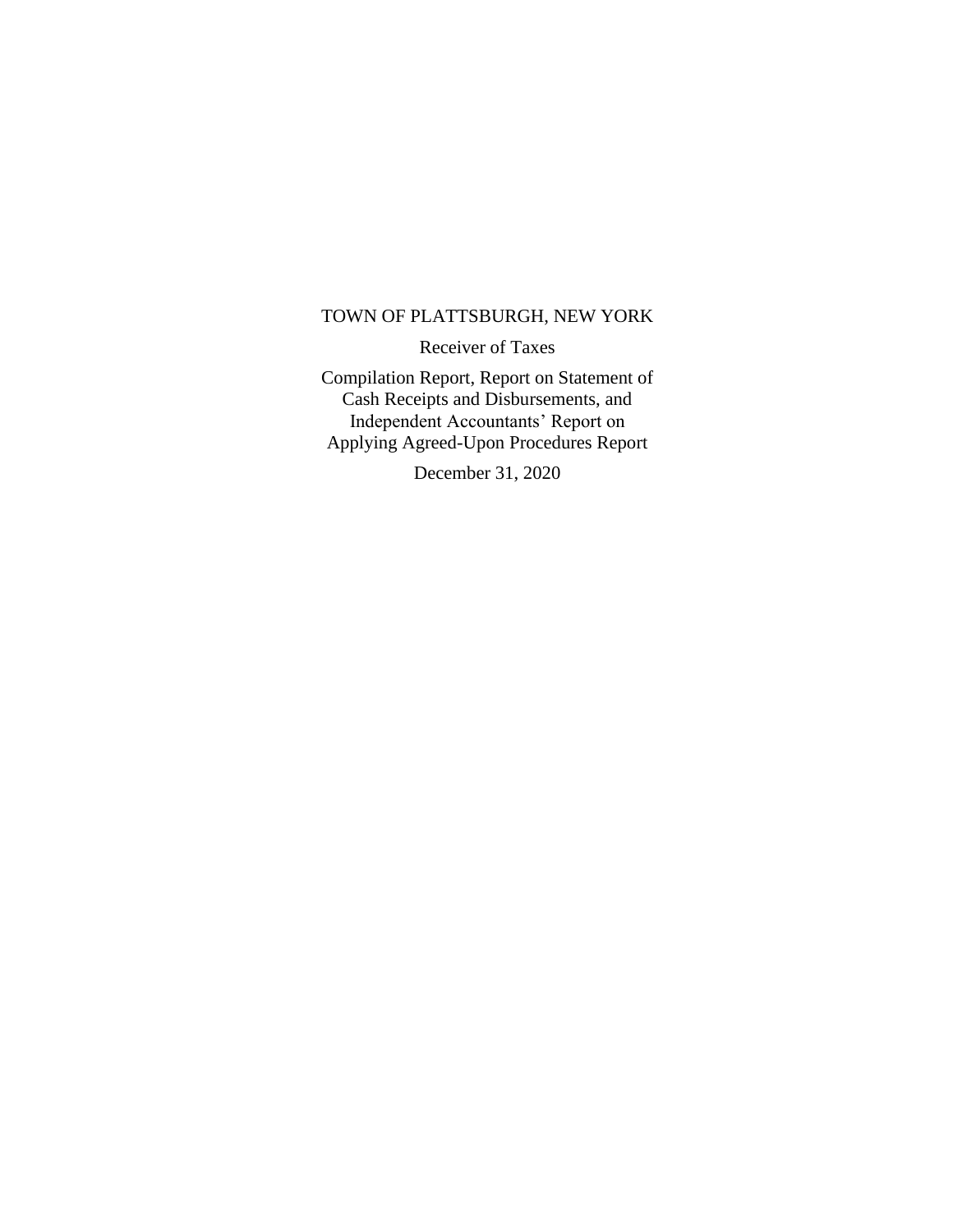# TOWN OF PLATTSBURGH, NEW YORK Receiver of Taxes

## Table of Contents

|                                                                    | Page    |
|--------------------------------------------------------------------|---------|
| <b>Compilation Report</b>                                          |         |
| <b>Statement of Cash Receipts and Disbursements</b>                |         |
| Independent Accountants' Report on Applying Agreed-Upon Procedures | $3 - 4$ |

\* \* \* \* \* \*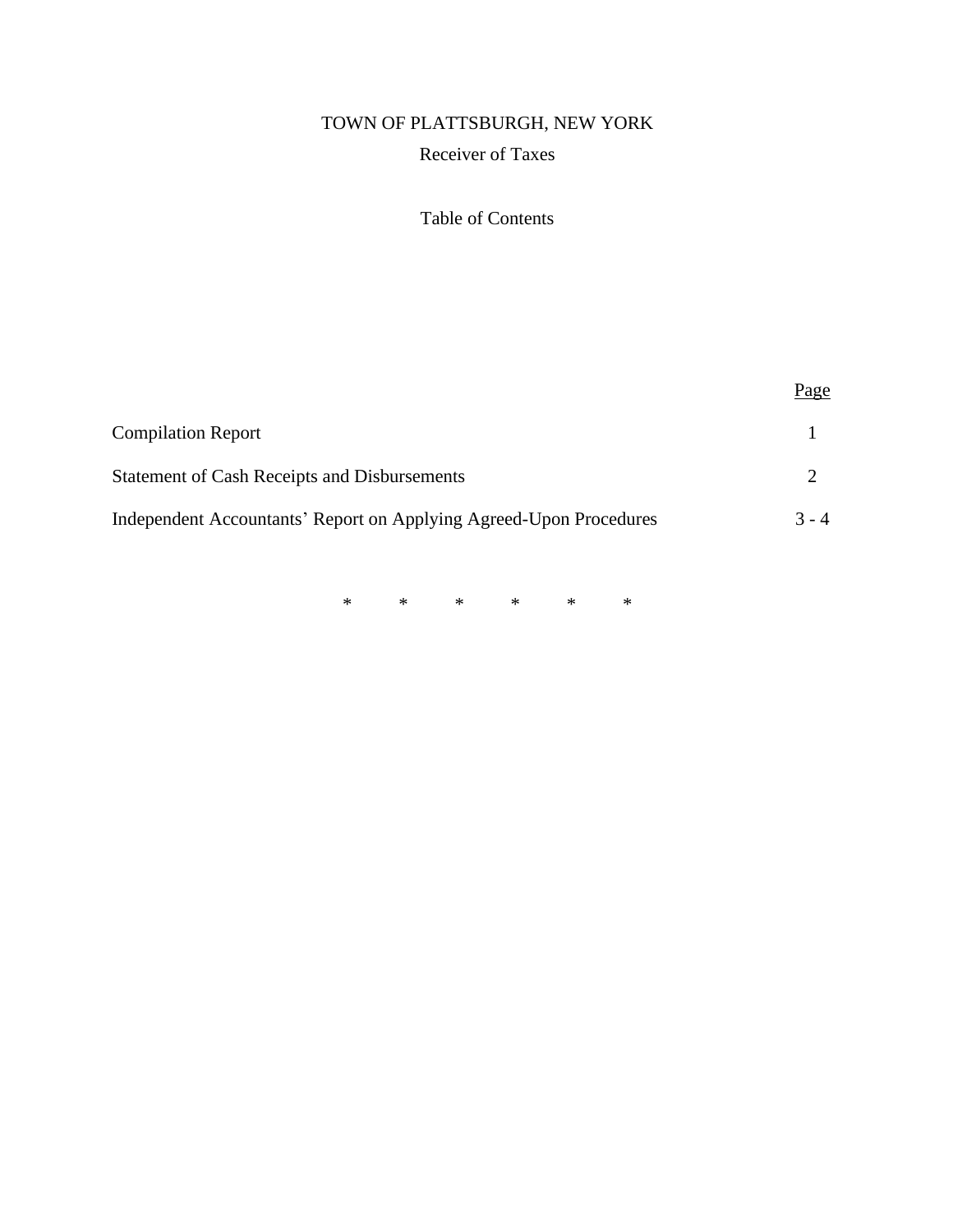

6390 Main Street, Suite 200 Williamsville, NY 14221

P 716.634.0700 TF 800.546.7556 F 716.634.0764 W EFPRgroup.com

Town Board and Supervisor Town of Plattsburgh, New York

Management is responsible for the accompanying statement of cash receipts and disbursements of the Town of Plattsburgh Receiver of Taxes, as of and for the year ended December 31, 2020. We have performed a compilation engagement in accordance with Statements on Standards for Accounting and Review Services promulgated by the Accounting and Review Services Committee of the AICPA. We did not audit or review the accompanying statement of cash receipts and disbursements nor were we required to perform any procedures to verify the accuracy or completeness of the information provided by management. Accordingly, we do not express an opinion, a conclusion, nor provide any form of assurance about the statement of cash receipts and disbursements.

Management has elected to omit substantially all of the disclosures required by accounting principles generally accepted in the United States of America. If the omitted disclosures were included with the statement of cash receipts and disbursements, they might influence the user's conclusions about the statement of cash receipts and disbursements. Accordingly, the statement of cash receipts and disbursements is not designed for those who are not informed about such matters.

EFPR Group, CPAS, PLLC

Williamsville, New York May 14, 2021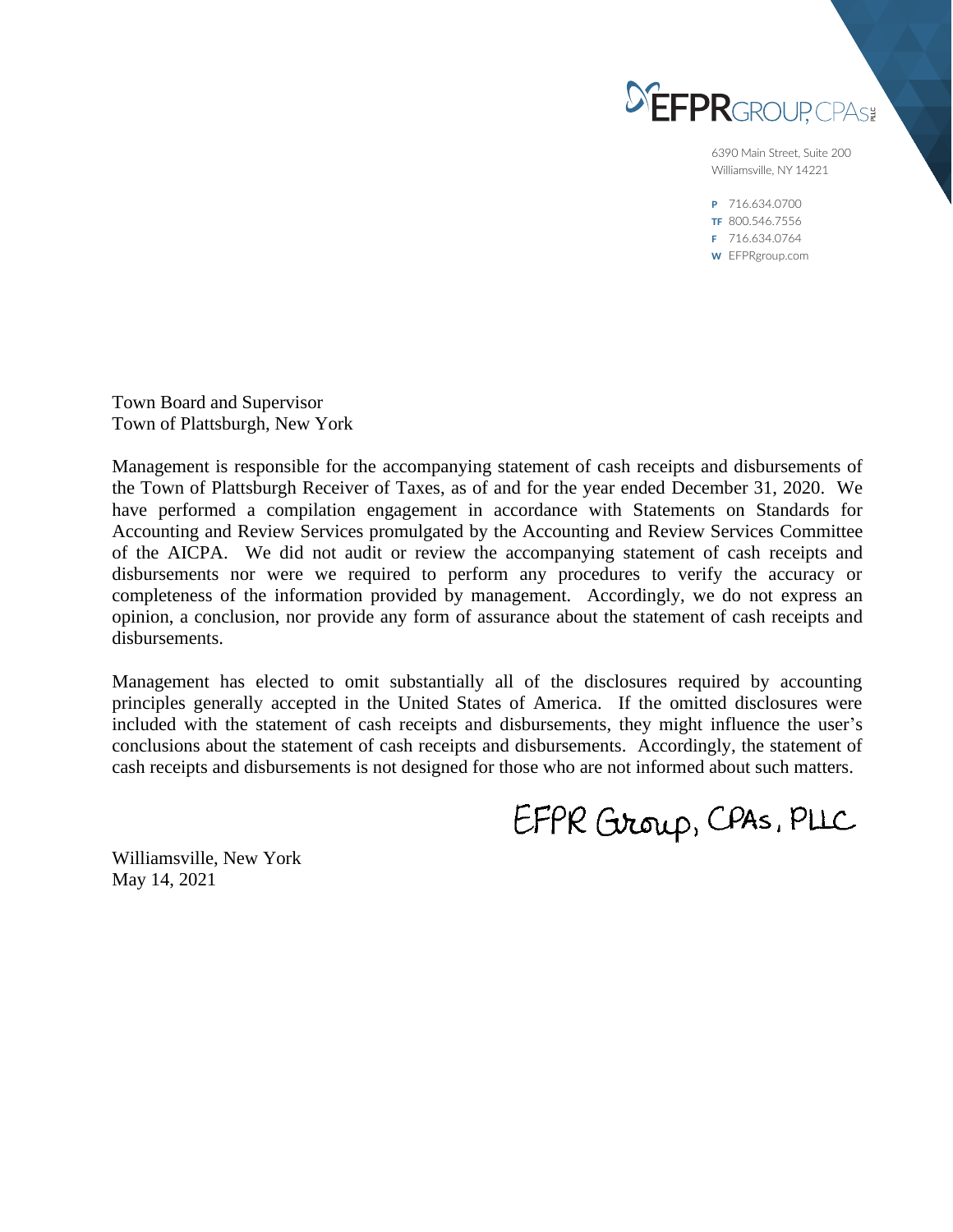## TOWN OF PLATTSBURGH, NEW YORK Receiver of Taxes Statement of Cash Receipts and Disbursements Year ended December 31, 2020

| Cash balance - beginning                                   | \$         |
|------------------------------------------------------------|------------|
| Receipts:                                                  |            |
| January                                                    | 9,500,115  |
| February                                                   | 1,479,249  |
| March                                                      | 184,247    |
| April                                                      | 299,476    |
| May                                                        | 23,256     |
| June                                                       |            |
| July                                                       |            |
| August                                                     | 183        |
| September                                                  | 15,458,163 |
| October                                                    | 4,080,212  |
| November                                                   | 84,253     |
| December                                                   |            |
| Total receipts                                             | 31,109,154 |
| Disbursements:                                             |            |
| Property taxes - County of Clinton                         | 4,884,930  |
| Property taxes - Town of Plattsburgh                       | 4,508,052  |
| Property taxes - Fire Districts                            | 1,969,585  |
| School districts                                           | 19,550,013 |
| Surcharges - County of Clinton                             | 88,736     |
| Miscellaneous penalties and interest - Town of Plattsburgh | 20,747     |
| Foreign currency handling fees                             | 18         |
| Other items - refunds of duplicate payments and refunds    | 87,073     |
| <b>Total disbursements</b>                                 | 31,109,154 |
| Cash balance - ending                                      | \$         |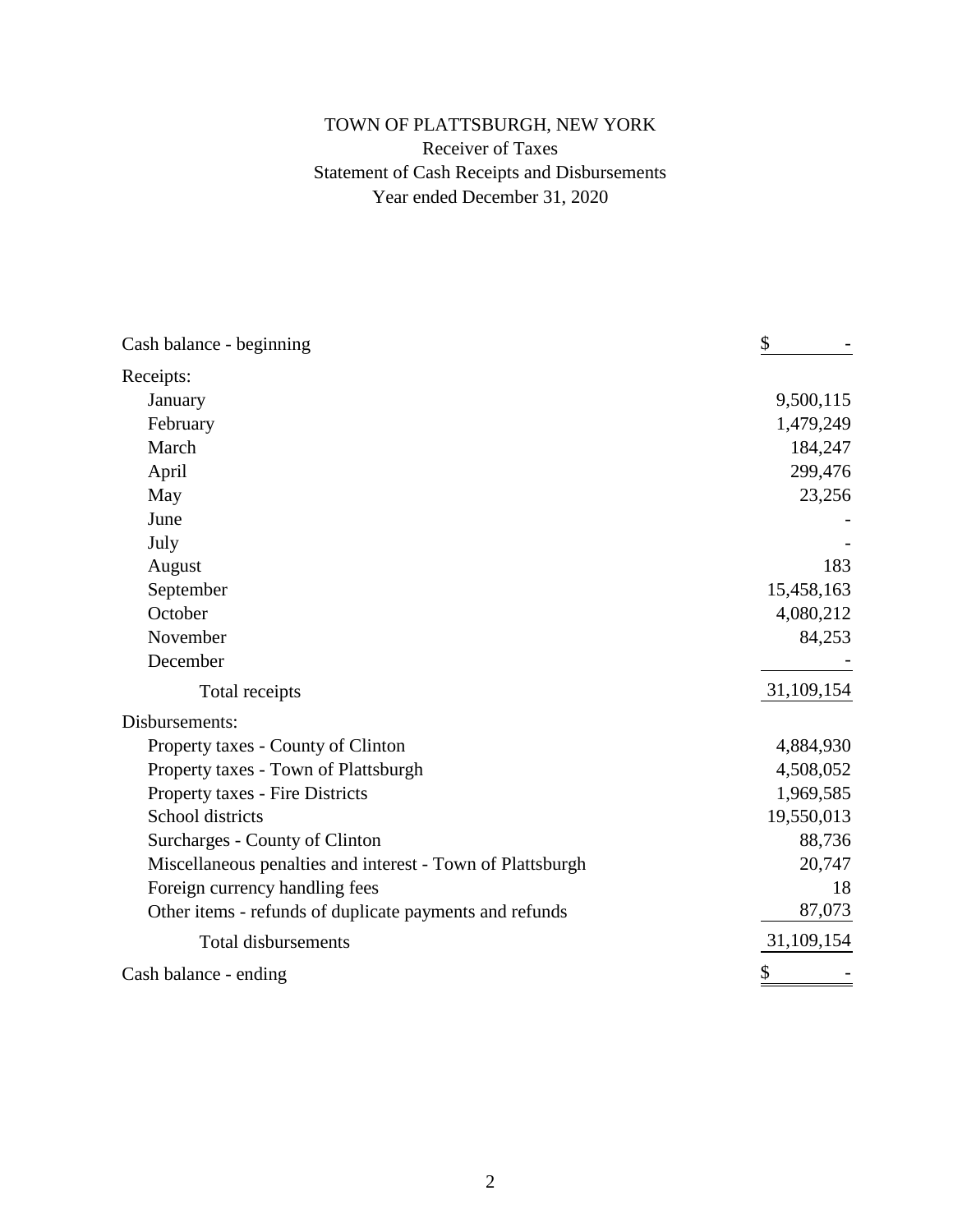

6390 Main Street, Suite 200 Williamsville, NY 14221

P 716.634.0700 TF 800.546.7556 F 716.634.0764 W EFPRgroup.com

#### INDEPENDENT ACCOUNTANTS' REPORT ON APPLYING AGREED-UPON PROCEDURES

Town Board and Supervisor Town of Plattsburgh, New York

We have performed the procedures enumerated below on evaluating the accounting practices of the Town of Plattsburgh Receiver of Taxes (the Receiver of Taxes) activities for the year ended December 31, 2020. The Receiver of Taxes' management is responsible for the accounting practices.

The Town of Plattsburg, New York (the Town) has agreed to and acknowledged that the procedures performed are appropriate to meet the intended purpose on evaluating the accounting practices of the Receiver of Taxes. This report may not be suitable for any other purpose. The procedures performed may not address all the items of interest to a user of this report and may not meet the needs of all users of this report and, as such, users are responsible for determining whether the procedures performed are appropriate for their purposes.

The procedures and associated findings are as follows:

Procedure No. 1:

Verify and recalculate bank reconciliations as of December 31, 2020.

Procedure No. 2:

Summarize receipt and disbursement transactions for the year.

Procedure No. 3:

Reconcile payments to the Town and County with the year-end Town Tax Collectors Warrant.

Procedure No. 4:

Reconcile payments to the School Districts with the year-end School Tax Collectors Warrant.

Procedure No. 5:

Prepare statement of cash receipts and disbursements as of and for the year ended December 31, 2020.